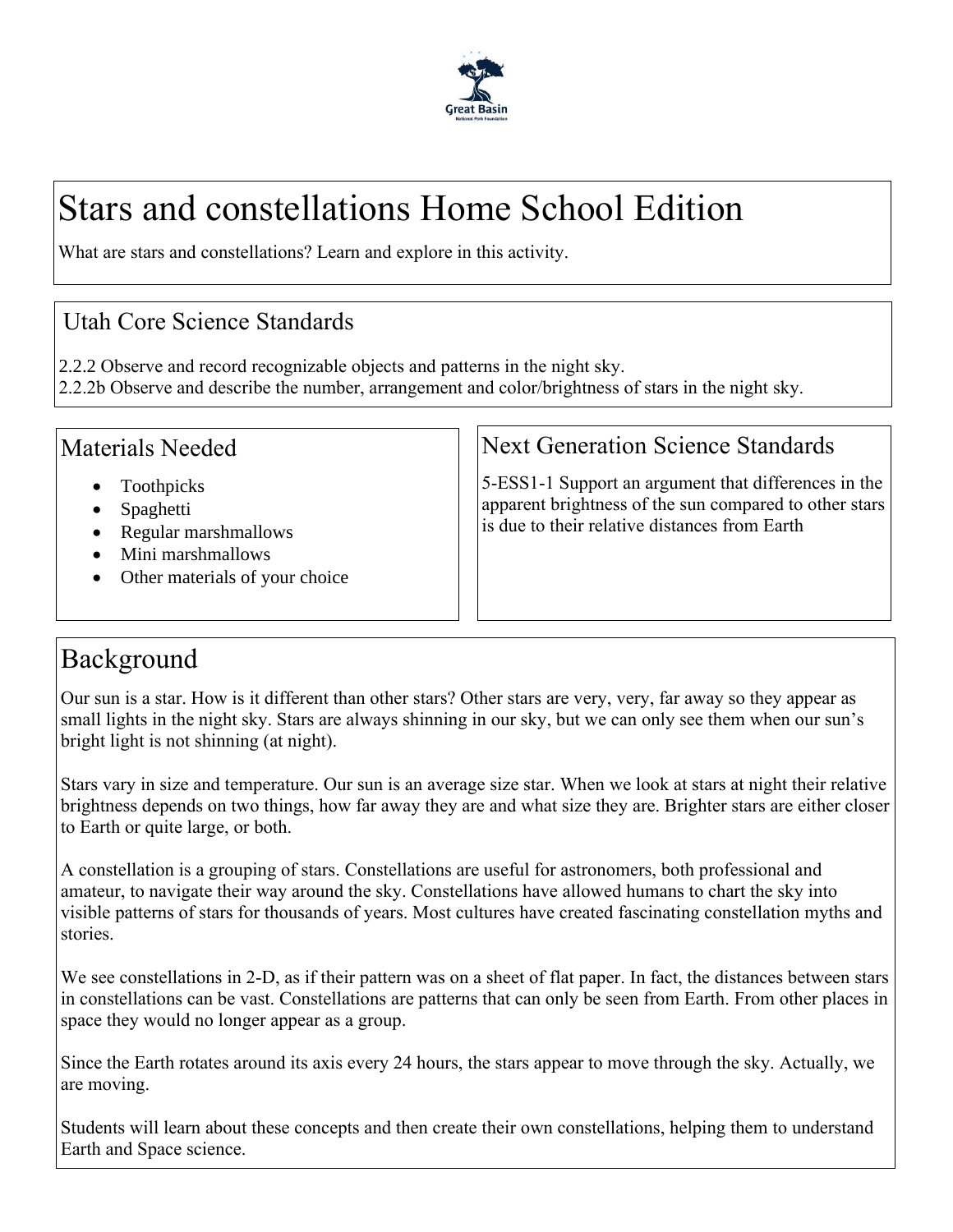

## Directions

- What is our sun. A star! Why does it appear so bright? It is so much closer than any other star.
- Watch this video about stars. What are stars and constellations? Why questions for kids. Click on the video tab at the top of the lesson. <http://www.greatbasinobservatory.org/lesson-plans/stars-and-constellations>
- While watching the video take some notes in a chart like the one below to track what you learn. o Make a chart like this and try to answer these questions in your chart.

| <b>Stars</b>                                                                            | Constellations                           |
|-----------------------------------------------------------------------------------------|------------------------------------------|
| What are stars?                                                                         | What are constellations?                 |
| How do they vary?                                                                       | Do they move? Can you explain why?       |
| Note some information that was the most $\vert$ Note some information that was the most |                                          |
| interesting to you on stars.                                                            | interesting to you about constellations. |
|                                                                                         |                                          |

- Now comes the fun part, you will be making your own constellation.
- Have your toothpicks, spaghetti and mini marshmallow ready.
- Use your materials to create a single, or multiple constellations. You can create ones that are real- like Orion or the Big and Little Dipper. Or get creative and design your own constellation. If you make your own, make a story to go with it.



Examples of constellations built with marshmallows and toothpicks or spaghetti

If you make your own constellation design, make a story to go with it! We'd love for you to share your constellation story and design with us. Snap a photo and send it along with your story to greatbasinobservatory@gmail.com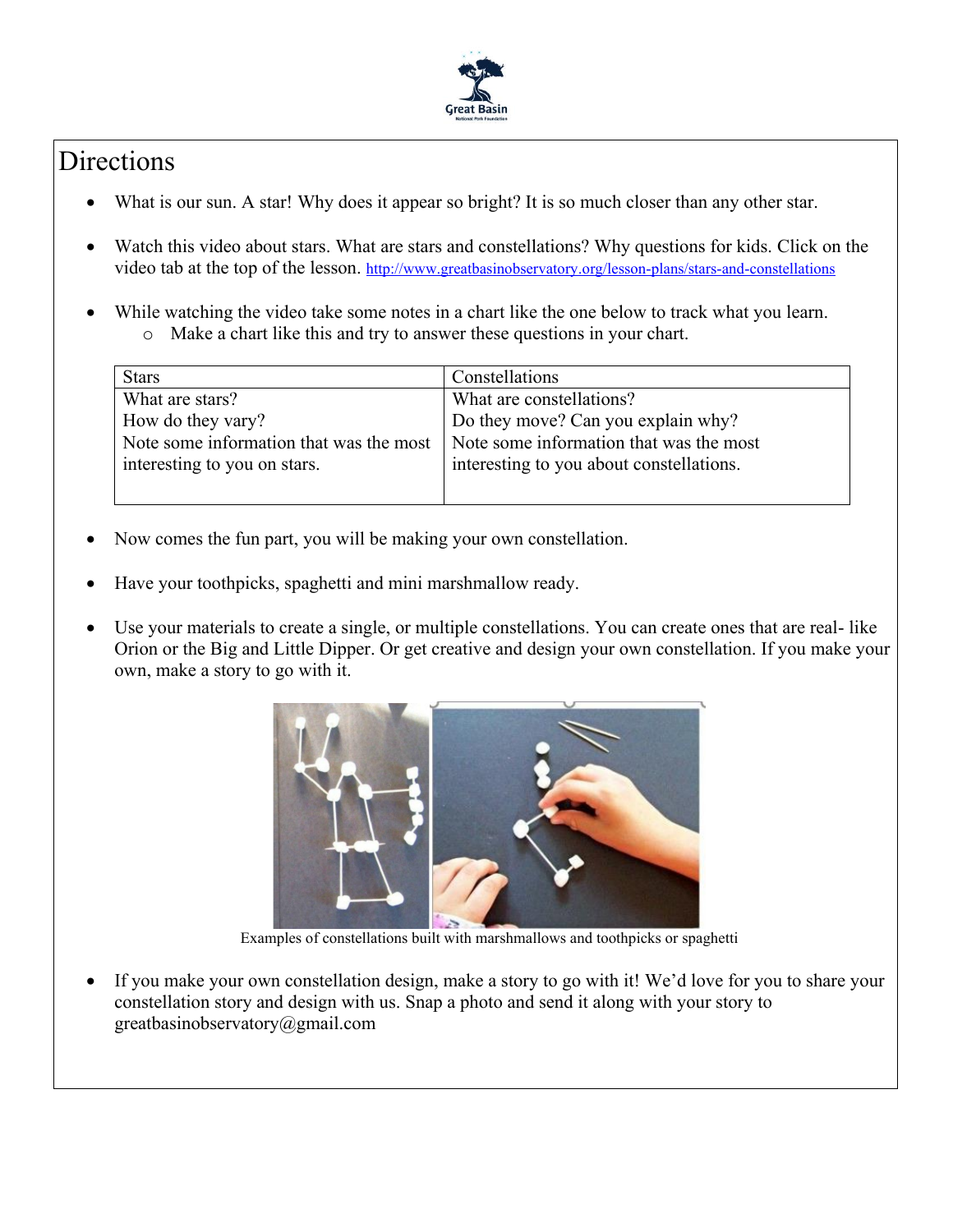

- Now its time to look at your constellation from a new perspective. **How can you take some of the concepts you learned in the video and represent that in your constellation?**
- Think about how you learned that *stars are different sizes and distances from Earth*. Is your constellation flat? Are the stars all the same size? Think creatively, can you change your constellation to better *represent* a group of stars in space? How can you do this?
- There are a variety of ways to do this.... We don't want to hamper your creativity! But, if you are stumped look at the GBO printable download here to see some examples <http://www.greatbasinobservatory.org/lesson-plans/stars-and-constellations>
- Once again, we'd love to see what you came up with. Please send us a photo and description (or a video) of how you changed your constellation to add a better representation of star groups.

### Extension

You've learned the basic concepts now about star size, distance, and even a little about color. You have also learned that constellations are not flat, they are groupings we see as flat, but in actuality the stars in a constellation can be far distances from each other.

The next activity can be done with your entire family or you can do it yourself. This activity is really neat and great for all ages. You'll learn a lot about two common constellations seen in the night sky.

#### Constellations in 3-D Creation Activity Materials Needed

- Common objects around your house that you can easily move-cardboard boxes, or chairs, kitchen bowls, anything you can move and set on the floor easily- 7 will be needed.
- 7 copies of the Orion and Big Dipper sheet in color, cut in half (or less, you really only need one copy per person). If you don't have a printer, bring up the sheet on a tablet or phone, that will work perfectly fine and save trees!
- 12 blue stars, 1 Betelgeuse, 1 Mizar prints in color- or just draw some stars on a sheet of paper to represent each and save a lot of printer ink. Reuse some old paper to save trees.
- Tape
- A long space. Your living room or backyard will work best.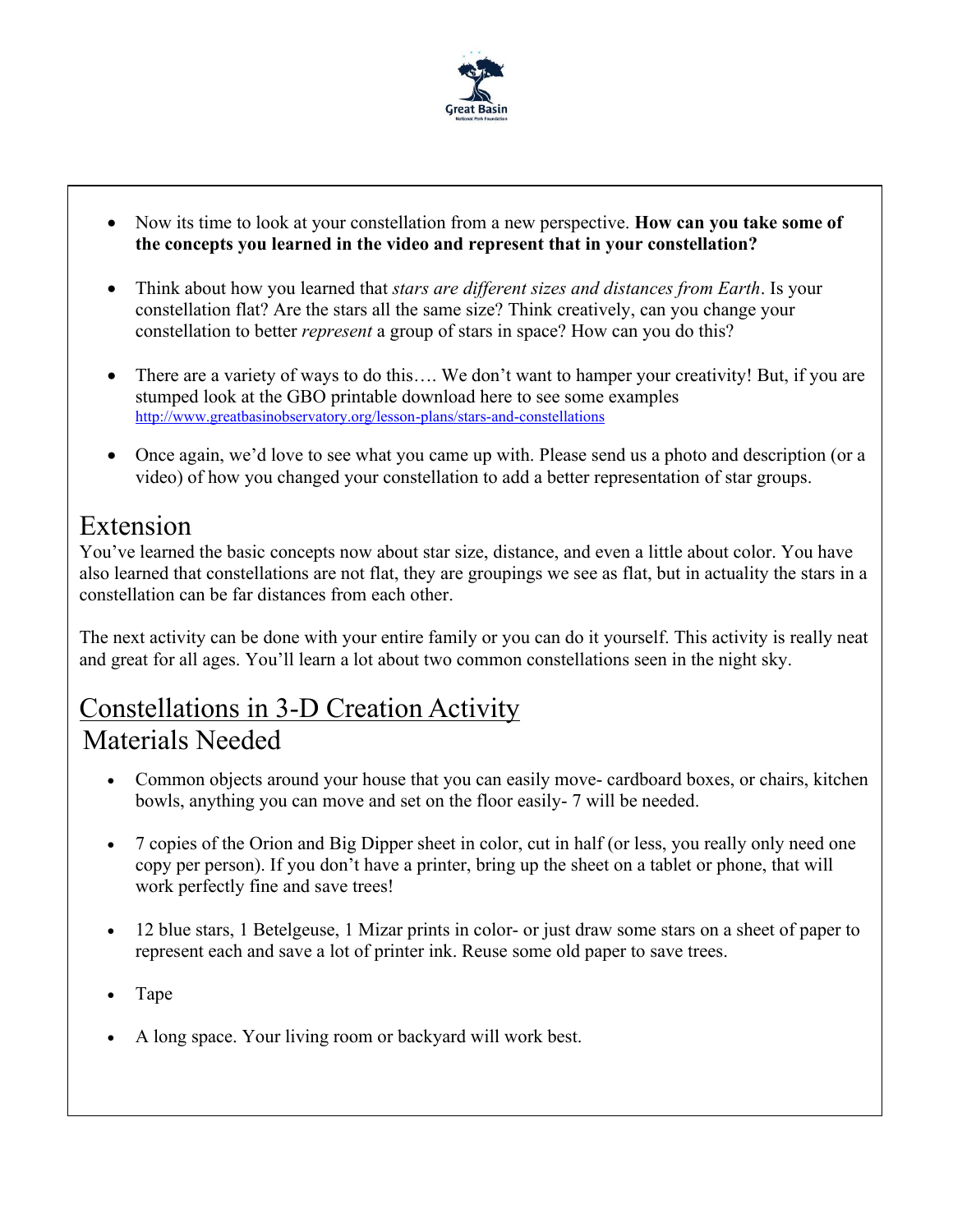

## Activity Directions

- Gather your supplies and your family.
- Decide which constellation you want to build first.
- Hand each person a copy of the constellation. Or have each person bring up the pdf file on your phone or tablet. You can also do this entire exercise yourself.
- For the activity you will need to note the second bit of information under each star. The first bit of information refers to the star's type/ size. If you are interested, you can reference the chart below. Understanding the star type is not necessary for this activity. (Our sun is a G2V yellow dwarf type star). The second number is the light years away the star is from Earth. We will be working with this number.



- You will be representing the amount of light years away from Earth each star in the constellation is. Or put another way, you will be placing your constellation's stars in a 3-D picture.
- First a note on light years. A light-year is the distance light travels in one Earth year.

One light-year is about 9 trillion km (6 trillion miles). That is a 9 with 12 zeros behind it! Our Sun is the closest star to us. It is about 93 million miles away. Our sun's light takes about 8.3 *minutes* to reach us. This means that we always see the Sun as it was about 8.3 minutes ago. The next closest star to us is about 4.3 light-years away. So, when we see this star today, we're actually seeing it as it was 4.3 years ago. All of the other stars we can see with our eyes are farther, some even thousands of light-years away.